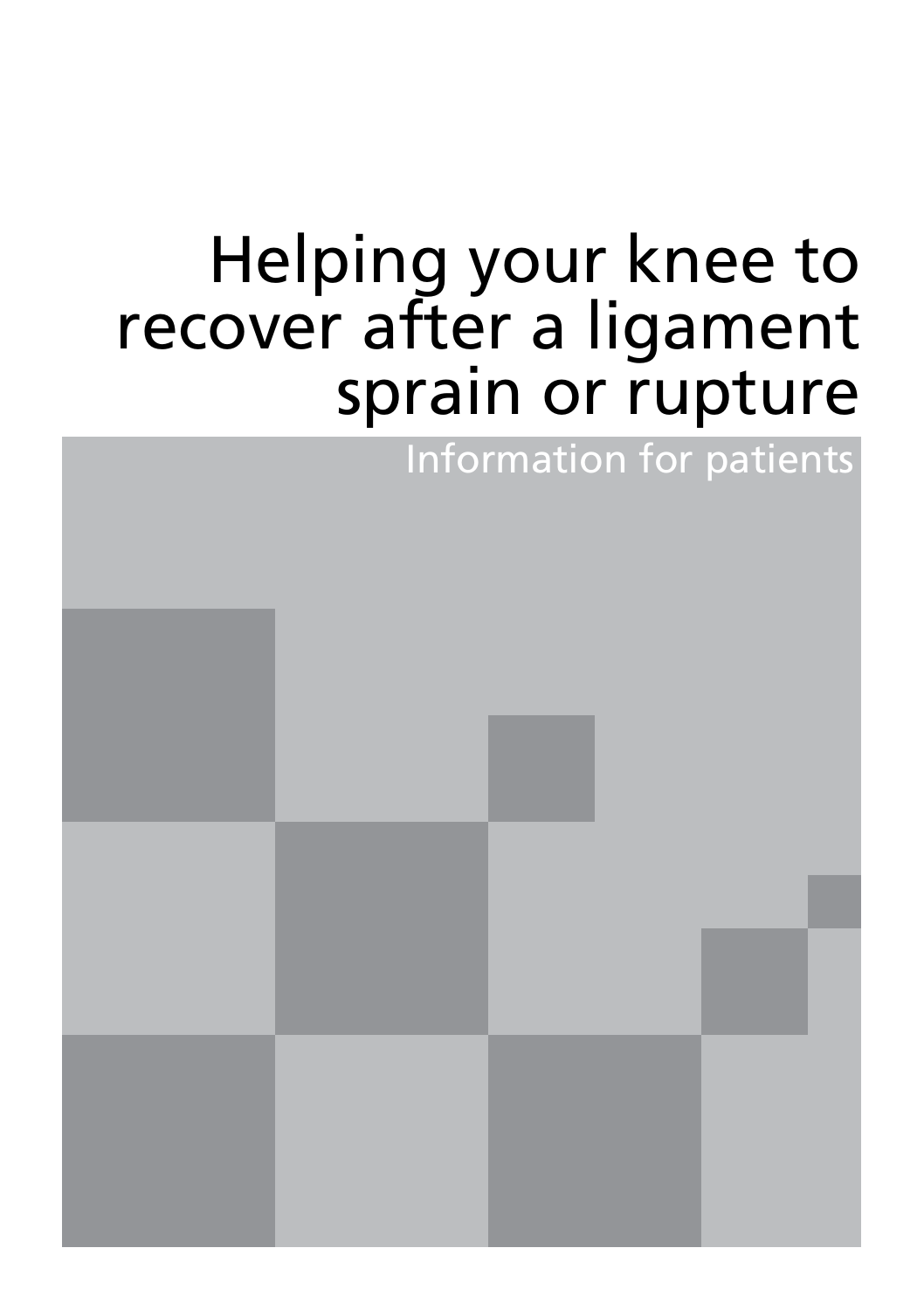This leaflet gives you advice and exercises to help your knee to recover after your injury. Ligaments can be partially or completely torn due to sudden stretching which can occur if you fall or twist awkwardly on your knee.

After a ligament sprain or rupture it is very important that you use your knee as normally as possible. At first your knee will feel stiff and painful but it is important that you continue to move it as this will aid your recovery. The ligaments within your knee joint and around it need to be kept moving so that they don't heal in tightened positions. You may or may not be given a brace depending on whether it is necessary. You should follow the advice below, but if you are wearing a brace, remove it for the exercises.

### Walking

- Walking will not damage your knee further.
- Always try to walk normally i.e. heel down first.
- In the early stages after injury excessive weight bearing may cause increased pain and swelling. You may be given crutches for a short time to help with this.
- Gradually increase your activity as the pain and swelling subside.
- Do not return to sport until you are fully fit or when advised by your physiotherapist.

## Swelling and pain

Your knee will probably swell up after the injury. When this happens, keep your knee raised as much as possible to keep the swelling to a minimum. One way of doing this is by keeping your leg raised – for example on a footstool or on pillows. Your knee should be higher than your hip.

Pain and swelling can be eased by applying ice for approximately 15 minutes 3-4 times a day. Wrap the ice in a damp towel to protect your skin.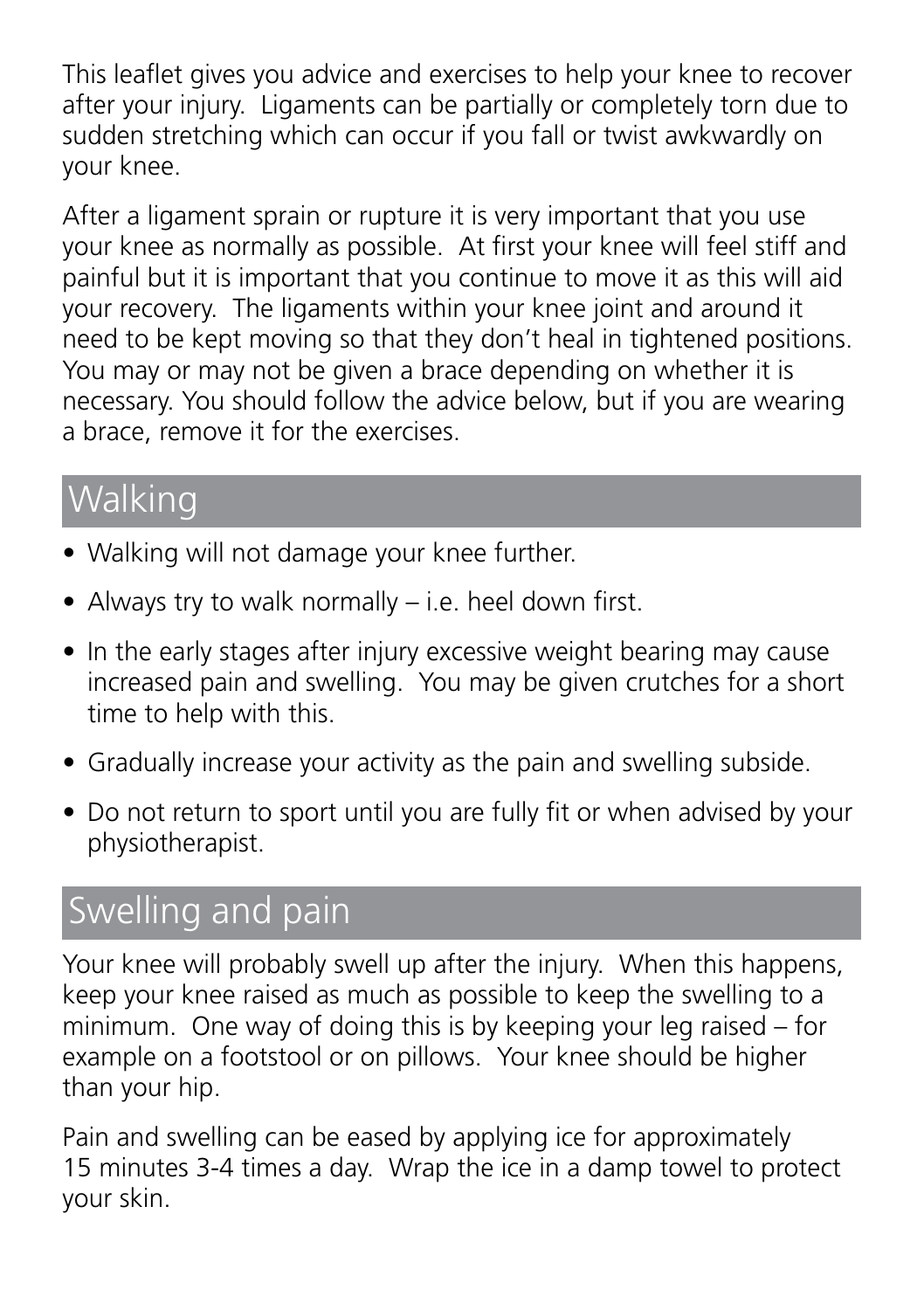An elastic bandage / Tubigrip will help to control swelling and support your knee. These are available from most chemists or you may have been given one at the hospital.

Basic painkillers will also help. Speak to your GP or Pharmacist if you require further advice about pain relief.

#### Exercise

It is important that you start to exercise your knee as soon as possible. By exercising and regaining normal movements, the feeling of stiffness and pain will gradually settle.

The exercises will be most effective if practiced regularly. We suggest doing the exercises 3-4 times a day. It is better to repeat the exercises a few times every hour, rather than once a day for a longer period.

#### The exercises:

We suggest that the following exercises are held for 5 seconds and repeated 10 times each.

1. Sitting or lying down practice bending your knee by sliding your heel towards your bottom.





2. Sit on the floor with your legs out straight. Place a folded towel under your injured knee. Press the back of your knee into the towel as hard as possible. Keep your toes pulled up towards your body.